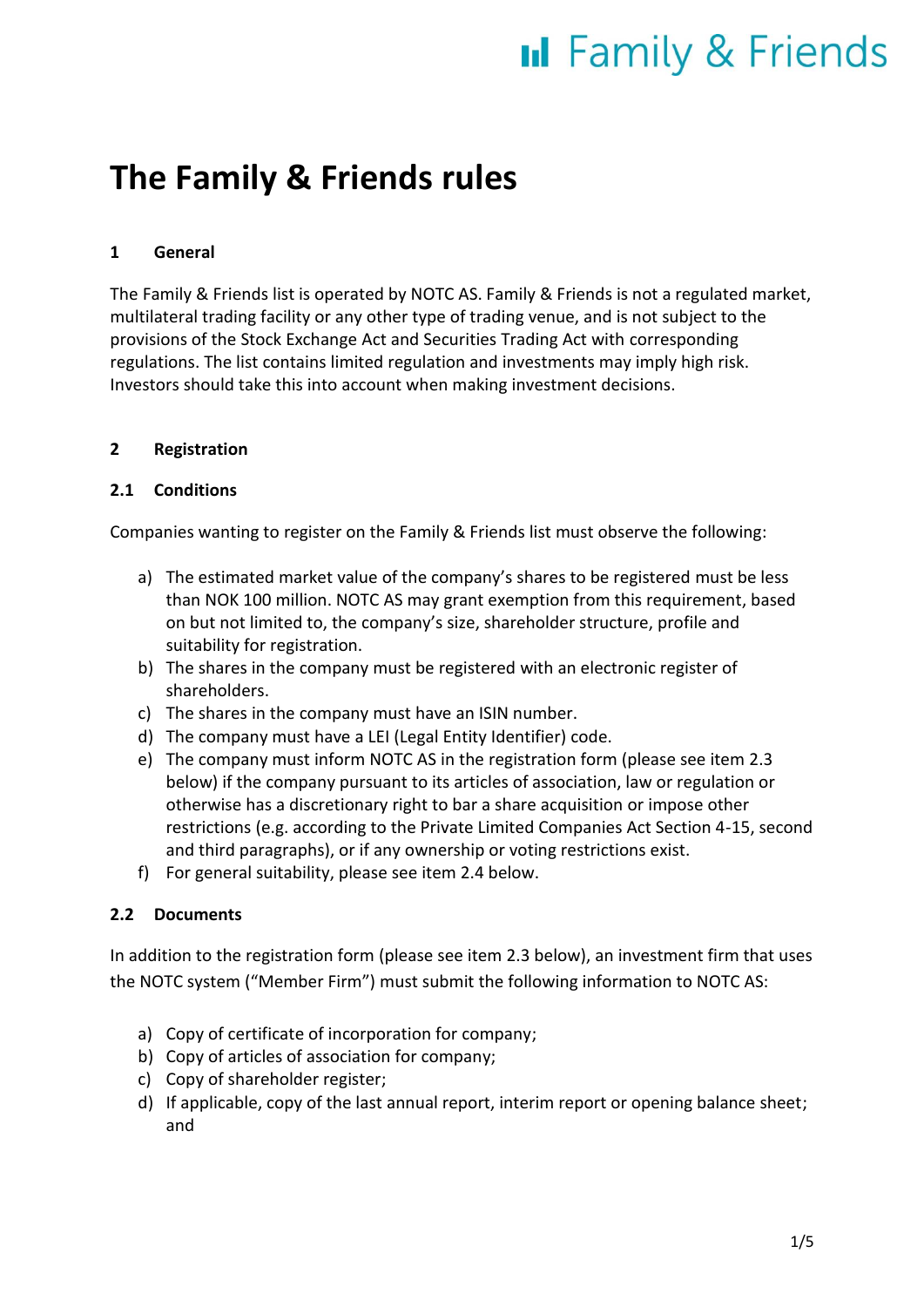e) If applicable, company presentation, investor presentation used in capital raising, prospectus etc.

### **2.3 Procedures**

(1) The companies themselves cannot seek any registration on the Family & Friends list, and the companies must therefore contact a Member Firm in order to sponsor a registration, who will send the registration form to NOTC AS on behalf of the company.

(2) It is the company's responsibility to submit accurate and correct information in the request for registration, fill out the registration form and submit relevant documents to the Member Firm. A copy of the registration form is set out on the web page www.notc.no.

(3) The Member Firm must confirm in the registration form that it has performed the «Know Your Customer» and «Anti Money Laundering» procedures in accordance with prevailing laws and regulations. The registration form must be sent by the member firm to NOTC AS, post@notc.no, together with the required appendices set out in item 2.2 above.

(4) The general conditions for registration set out above will be reviewed by NOTC AS. Please note that NOTC AS reserves the right to not process the registration request in the event not all appendices are enclosed and to call for a meeting with the company at its own discretion in order to decide if the company fulfills the conditions.

(5) When the completed registration form and appendices are submitted to NOTC AS, evaluation will normally take 1-2 business days and the company may be registered after 2-3 business days subsequent to submitting the registration form.

(6) If the registration is approved, NOTC AS will send the executed registration agreement and a user guide to the NOTC-system to the contact person of the company.

(7) A company's shares may be admitted to the Family & Friends list when the decision by NOTC AS approving the registration has been sent to the company and any conditions it may have imposed have been satisfied. A copy will also be sent to the Member Firm.

(8) Prior to registration, a ticker code needs to be generated if not already decided and a short description of the new registration will be published by NOTC AS together with the company description drawn up for this purpose.

#### **2.4 Suitability**

Even though the above registration criteria are fulfilled, NOTC AS may in its sole discretion refuse a company to be registered on the Family & Friends list. This may be based on, but not limited to, the company's size, shareholder structure, profile and general suitability for registration. If relevant, NOTC AS may advice and guide the company to seek admission on other lists operated by NOTC AS or Oslo Børs ASA.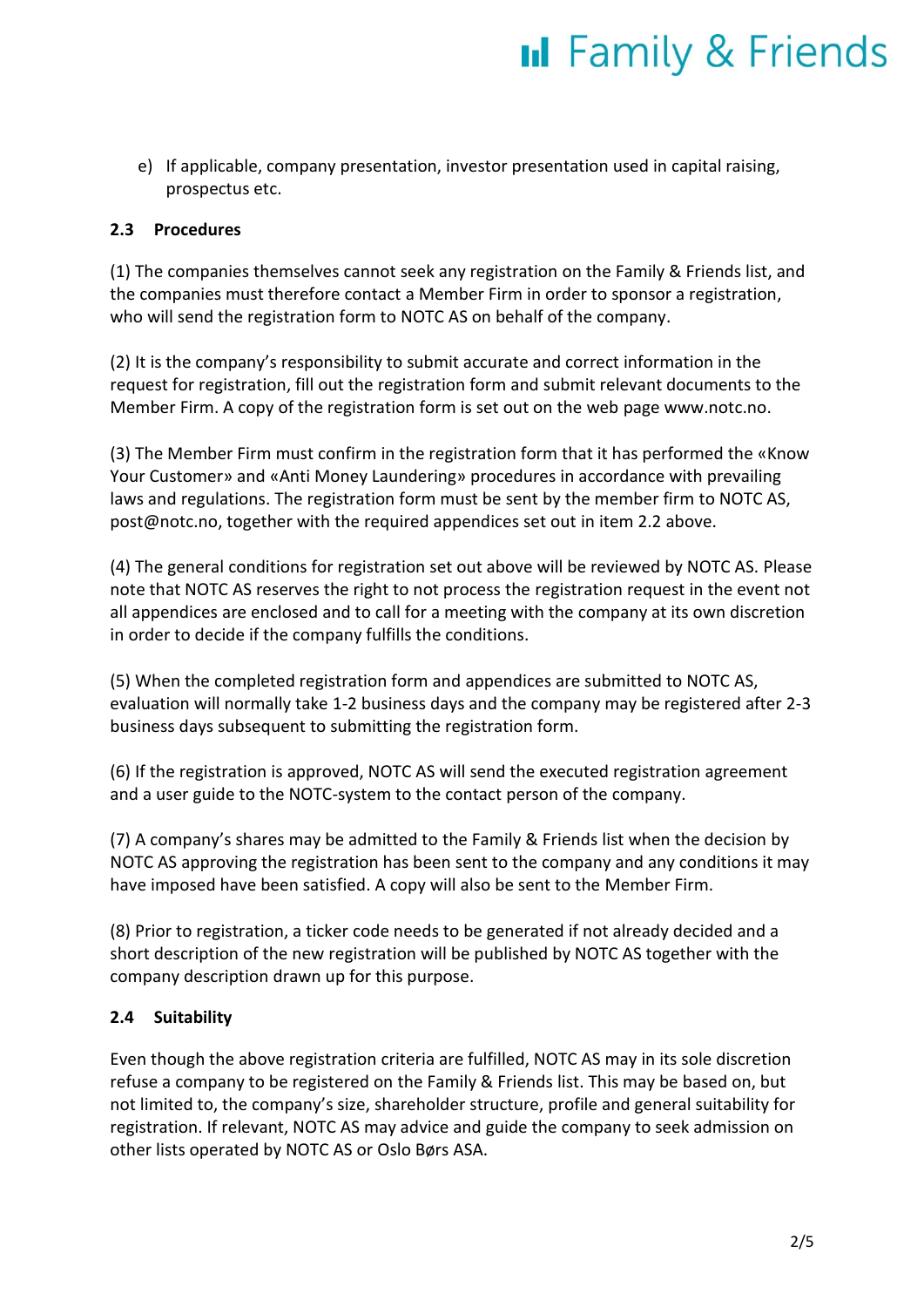#### **3 Continuing obligations**

#### **3.1 Contact person**

The company shall at all times have one designated person who can be contacted by NOTC AS.

#### **3.2 Information to NOTC AS**

(1) The company shall notify NOTC AS in writing by e-mail t[o post@notc.no](mailto:post@notc.no) of any *changes* in the following matters:

- a) The company's name and contact details (postal and street address, billing address, e-mail address, website and telephone number);
- b) The company's contact person, with e-mail address and telephone number;
- c) The company's international securities identification number (ISIN);
- d) The company's share capital, hereunder changes in number of outstanding shares, nominal value, splits or reverse splits in shares and the dates for effectiveness of such changes.
- e) Any changes in the rights attaching to the company's shares, including any changes in related financial instruments issued by the company;
- f) Any ownership restrictions on the company's shares arising as a matter of law, license terms or the company's articles of association, together with information where appropriate on the proportion of the shares to which any such restriction applies;
- g) Decisions by the board of directors, general meeting or other corporate body on
	- i. dividends;
	- ii. mergers/demergers;
	- iii. increases or decreases in share capital;
	- iv. issue of subscription rights;
	- v. issue of new loans;
- h) Information on payment of dividends; and
- i) The company's listing or application for admission on a regulated market, multilateral trading facility or any other trading venue.

(2) NOTC AS shall be notified as soon as possible and in advance of the proposed effective date of such changes so that changes can be made in the NOTC-system at the correct time. The company must provide NOTC AS with appropriate documentation in the form of company certificate, transcripts from register of shareholders or similar.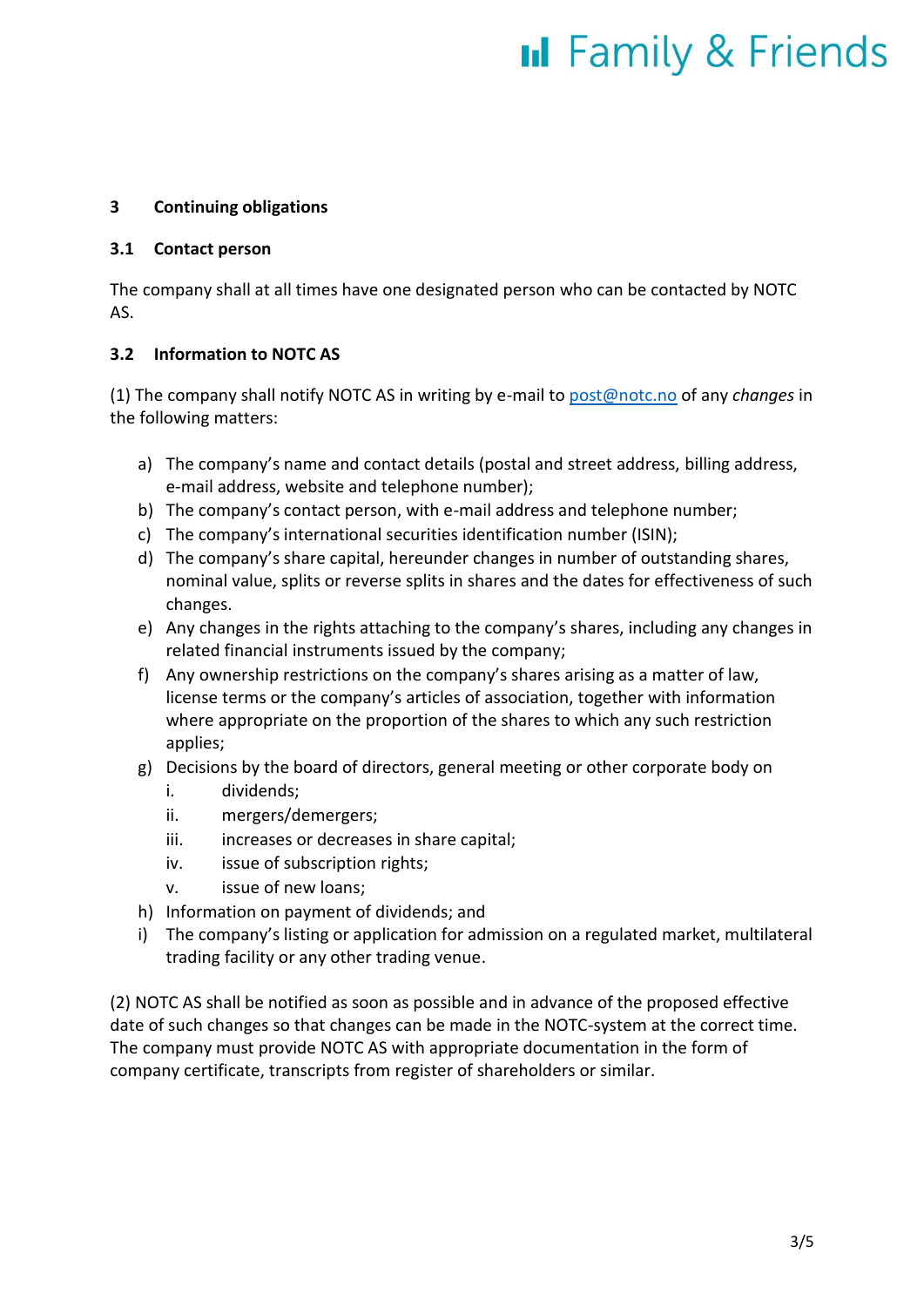#### **3.3 Communication with NOTC AS**

All requests and other communications between the company and NOTC AS must be submitted in writing by e-mail to post@notc.no. NOTC AS shall deal with such communications without undue delay and communicate the result in writing.

#### **3.4 Information to the market**

(1) Any notice to shareholders, including but not limited to notices and minutes for general meetings, should be distributed through the NOTC-system no later than the time at which such notice is distributed.

(2) Annual reports should be distributed through the NOTC-system as soon as possible after the report is registered in the Register of Company Accounts.

(3) If the company's shares are restricted on buy/sell interests, the company will have to inform the market twice a year about the restrictions, on the first business day after 1 January and 1 July respectively.

(4) Release of additional information to the market is optional. If such information is being provided by the company, the information should be released in a consistent manner.

#### **3.5 Deregistration**

(1) The company may apply to NOTC AS to have the company's shares deregistered from the Family & Friends list.

(2) NOTC AS can deregister the company's shares from registration if they no longer satisfy the rules for the Family & Friends list. Before a decision of deregistration is made by NOTC AS, the company will be notified about the deregistration and will be entitled to provide a response to the notification.

(3) Even though the continuing obligations are fulfilled, NOTC AS may in its sole discretion deregister a company from the Family & Friends list. This may be based on, but not limited to, the company's size, profile and general suitability for registration. If relevant, NOTC AS may advice and guide the company to seek admission on other lists operated by NOTC AS or Oslo Børs ASA.

#### **4 Fees**

Companies shall pay fees in accordance with the general business terms and conditions of NOTC AS.